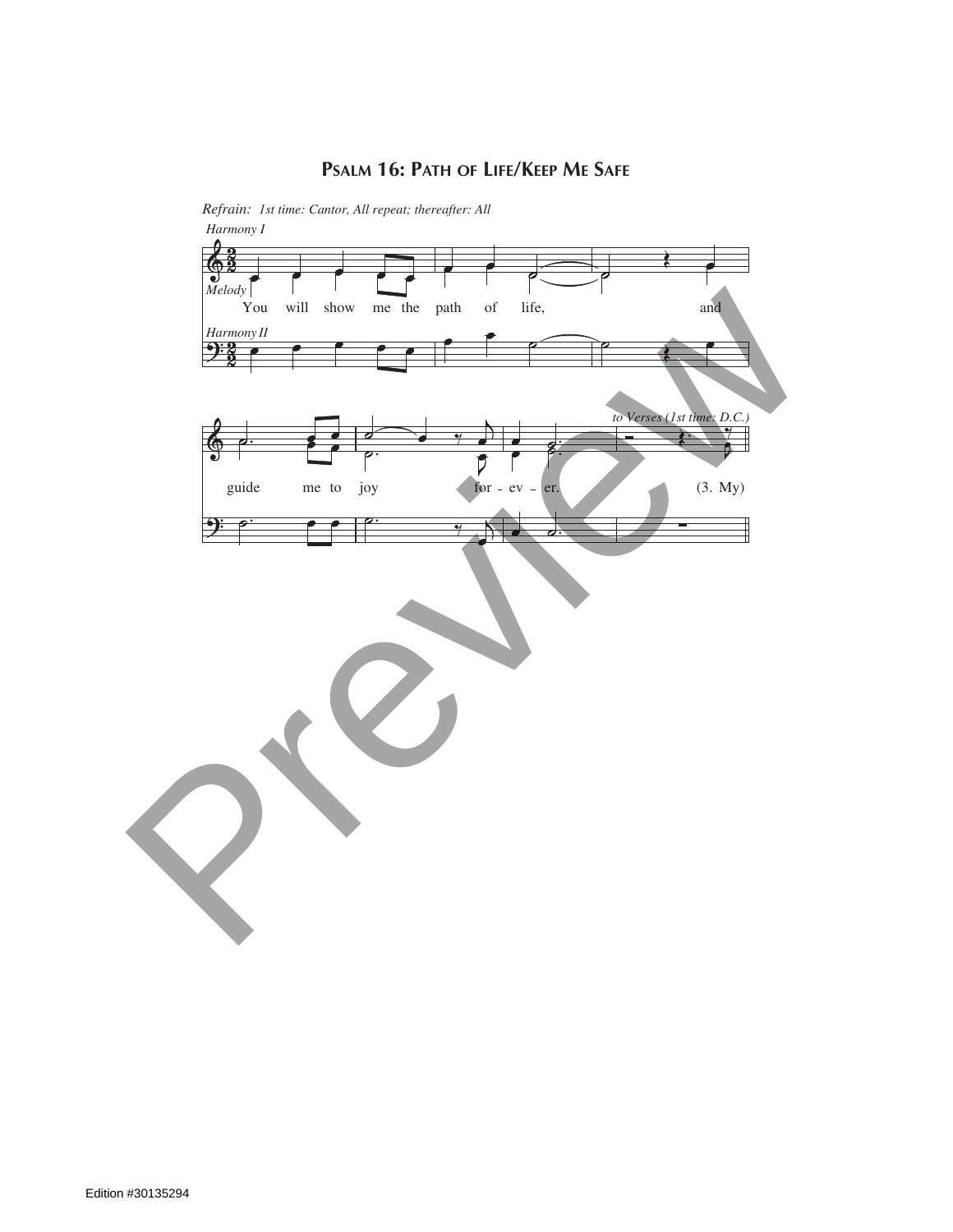

*Alternate Refrain: 1st time: Cantor, All repeat; thereafter: All*

\*For use with Refrain

*Final Refrain: All* \*\*For use with Alternate Refrain

*(continued on next page)*